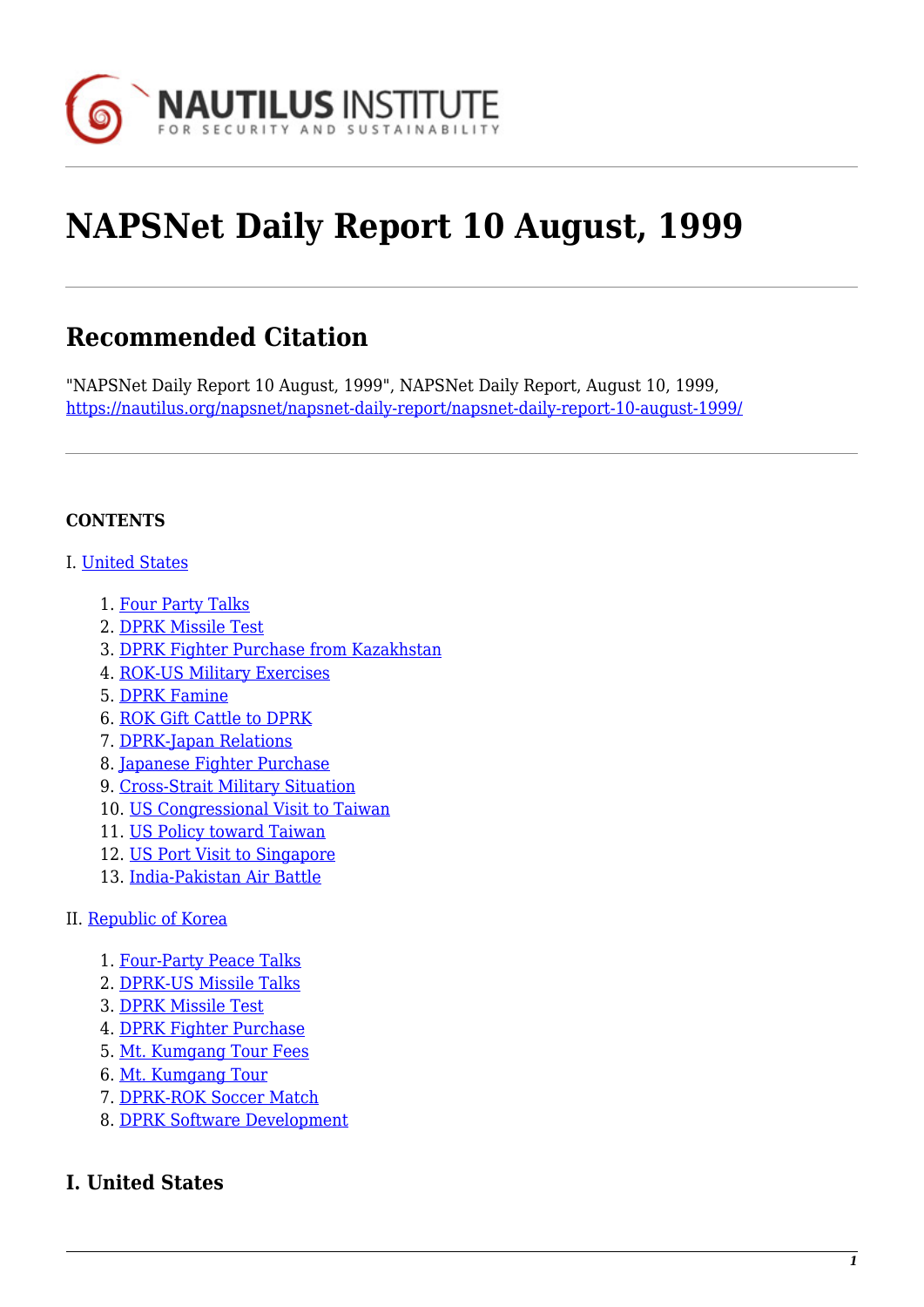#### **1. Four Party Talks**

The sixth plenary session of the Four Party Talks ("KOREA FOUR PARTY TALKS AUGUST 9 JOINT PRESS STATEMENT," Geneva, USIA Text, 08/09/99) issued the following joint statement. "The sixth plenary session of the Four Party Talks, chaired by the People's Republic of China, was held in Geneva from August 5 to August 9, 1999. Delegations of the four parties, the DPRK, PRC, ROK and U.S. had useful and productive discussions, which were conducted in a business-like and cordial manner. The two subcommittees that were established -- to discuss, respectively, tension reduction on the Korean Peninsula and establishment of a peace regime there -- held meetings over two days, on August 6-7. In accordance with the agreements reached at the 5th Plenary of the Four Party Talks, the parties continued to discuss substantive issues and proposals for agenda items, considered and sought measures to reduce tension that fit the situation on the Korean Peninsula and explored further the outlines of a future peace regime there. In the subcommittee meeting to discuss tension reduction, the parties raised some new proposals or reiterated previous ones. Each party recognized from the current situation on the Korean Peninsula the importance and urgency of tension reduction there. The parties expressed the hope to expedite the process of talks. In the subcommittee meeting to discuss how to establish a peace regime, the parties tabled their respective ideas. Such exploration helped deepen the mutual understanding of each other's positions on the establishment of a peace regime. All parties, sharing the value of regular Four Party meetings, agreed to arrange the next round as quickly as possible and further agreed to schedule the 7th Plenary at a meeting of the Four Party Working Group. In accordance with established procedure, the new Chair state, the ROK, will prepare for the next plenary session. The four delegations expressed their deep appreciation to the Swiss government for its support for the meeting and for the hospitality it extended to the delegations."

# <span id="page-1-0"></span>**2. DPRK Missile Test**

The Washington Post (Doug Struck, "NORTH KOREA THREATENS TO END TALKS," Seoul, 08/10/99, A14) reported that ROK analysts surmised that the DPRK is bluffing about test-firing another missile in order to get food and other economic assistance, and ultimately will cancel the launch. Lho Kyong-soo, professor of international politics at Seoul National University, said, "They must count the costs and benefits, and they must see that the losses are far greater than the potential gains." [Ed. note: This article was included in the US Department of Defense's Early Bird news service for August 10.]

Reuters ("U.S. SEES NO FURTHER WARNING FOR NORTH KOREA," Washington, 08/09/99) reported that the US said on Monday that it saw no need for another formal warning to dissuade the DPRK from test-firing a long-range missile. US State Department spokesman James Rubin said that he could not confirm reports that Japan, the US, and the ROK would probably issue a "concrete warning" if the DPRK appears ready to make the launch. He said that US Secretary of State Madeleine Albright and her Japanese and ROK counterparts had already warned Pyongyang of "serious consequences" when they met in Singapore in late July. Rubin said, "That's a pretty high level statement of policy from the three countries and I'm not aware there's any real need to go beyond that statement from Singapore. We hope that North Korea embraces a positive path toward a constructive relationship with the United States, where North Korea would forswear further testing or exports of long-range missiles."

# <span id="page-1-1"></span>**3. DPRK Fighter Purchase from Kazakhstan**

The Associated Press ("KAZAK MINISTER FIRED IN ARMS SCANDAL," Almaty, 08/09/99) reported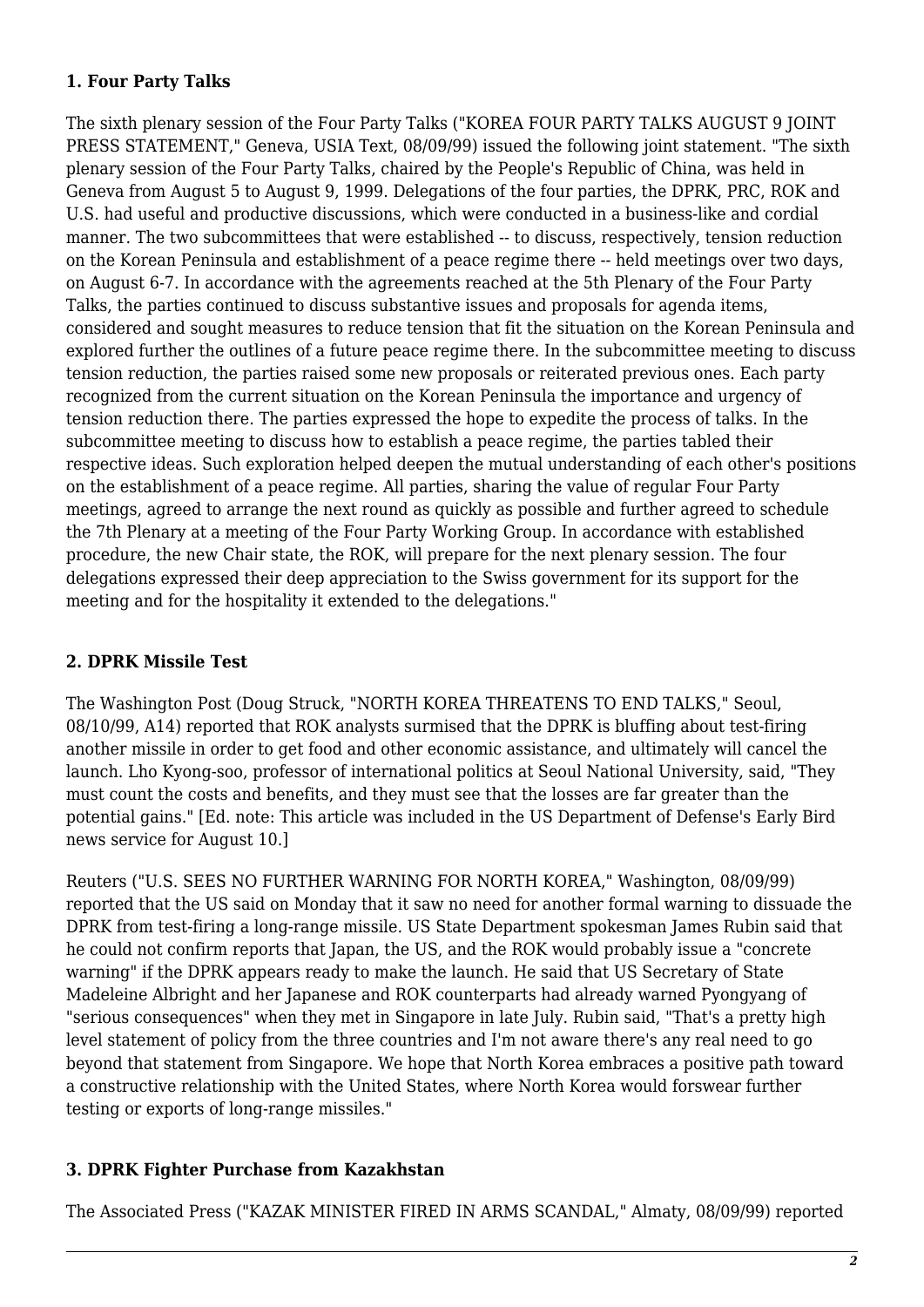that Kazakhstan President Nursultan Nazarbayev's press service said that Kazakhstan Defense Minister Mukhtar Altynbayev and Nurtai Abykayev were fired on Monday for their involvement in the sale of six MiG fighter jets to the DPRK. The press release said that the two were dismissed for a "blatant violation of the rules of selling military equipment." Nazarbayev, who ordered the dismissals following his Security Council meeting on Monday, also fired senior Defense Ministry and State Security Committee officials, as well as top executives from a company that was involved in the deal. Officials in Azerbaijan's capital, Baku, found the disassembled Soviet-made MiGs on board a Russian plane that arrived from Kazakstan on March 19. Azeri customs officials said the cargo was meant for Yugoslavia, in violation of a UN arms embargo. The crew initially said the MiGs were bound for the DPRK. Russia said their destination was Slovakia, and the Kazakh government said they were en route to the Czech Republic. A Kazakh company that owned the decommissioned planes, built between 1964 and 1968, later said the MiGs were headed to Bosnia-Herzegovina. The MiGs were sent back to Kazakhstan in late April. Nazarbayev's press service said authorities have ignored his order to investigate the incident. Nazarbayev on Monday ordered a new investigation.

# <span id="page-2-0"></span>**4. ROK-US Military Exercises**

Reuters ("S.KOREA, US TO STAGE ANNUAL WARGAMES NEXT WEEK," Seoul, 08/10/99) reported that, according to the United Nations Command (UNC), the US is scheduled to begin an annual military exercise with the ROK next week. The UNC said that the August 16-27 exercise, known as Ulchi Focus Lens, will involve 14,000 US forces based in the ROK and 56,000 ROK troops. The UNC added that this month's military exercise aimed to improve joint coordination, plans and systems for "contingency operations." Ulchi Focus Lens is the largest of several exercises staged in the ROK annually.

# <span id="page-2-1"></span>**5. DPRK Famine**

The Associated Press ("WORLD FOOD PROGRAM CHIEF CALLS FOR CONTINUED N KOREA AID," Beijing, 08/10/99) reported that, according to Catherine Bertini, executive director of the World Food Program (WFP), international donors should continue to provide food aid to the DPRK even if it goes ahead with a missile test. Bertini said that millions of people remain in a very precarious state after years of food shortages. She added that although this year's harvest was expected to be similar to last year's, and thus better than the worst years of famine, the DPRK still will not be able to feed itself said. Bertini said that the WFP would expand efforts to manufacture food in the DPRK for young children and pregnant women.

# <span id="page-2-2"></span>**6. ROK Gift Cattle to DPRK**

The New York Times (Calvin Sims, "NORTH KOREA SEES A PLOT AFTER DEATHS OF GIFT COWS," Seoul, 08/08/99) reported that, according to the ROK's Yonhap news agency, the DPRK's official Korean Central News Agency (KCNA) announced recently that about half of the cattle given it by the ROK's Hyundai Group had died. KCNA said that the deaths were part of a sinister plot by the ROK's National Intelligence Service (NIS), which it accused of force-feeding the cows with vinyl rope, large nails, and other indigestible items before the cattle were shipped to the DPRK. KCNA stated, "We severely reprove the Intelligence Service for resorting to such a despicable trick in a bid to hinder and frustrate nongovernmental cooperation between the North and South." An NIS spokesman denied the accusation, adding, "It is absolutely untrue that we planted any type of surveillance device on the cows." Western envoys and international aid workers in the ROK have confirmed that many of the donated cattle have died under mysterious circumstances. A senior western diplomat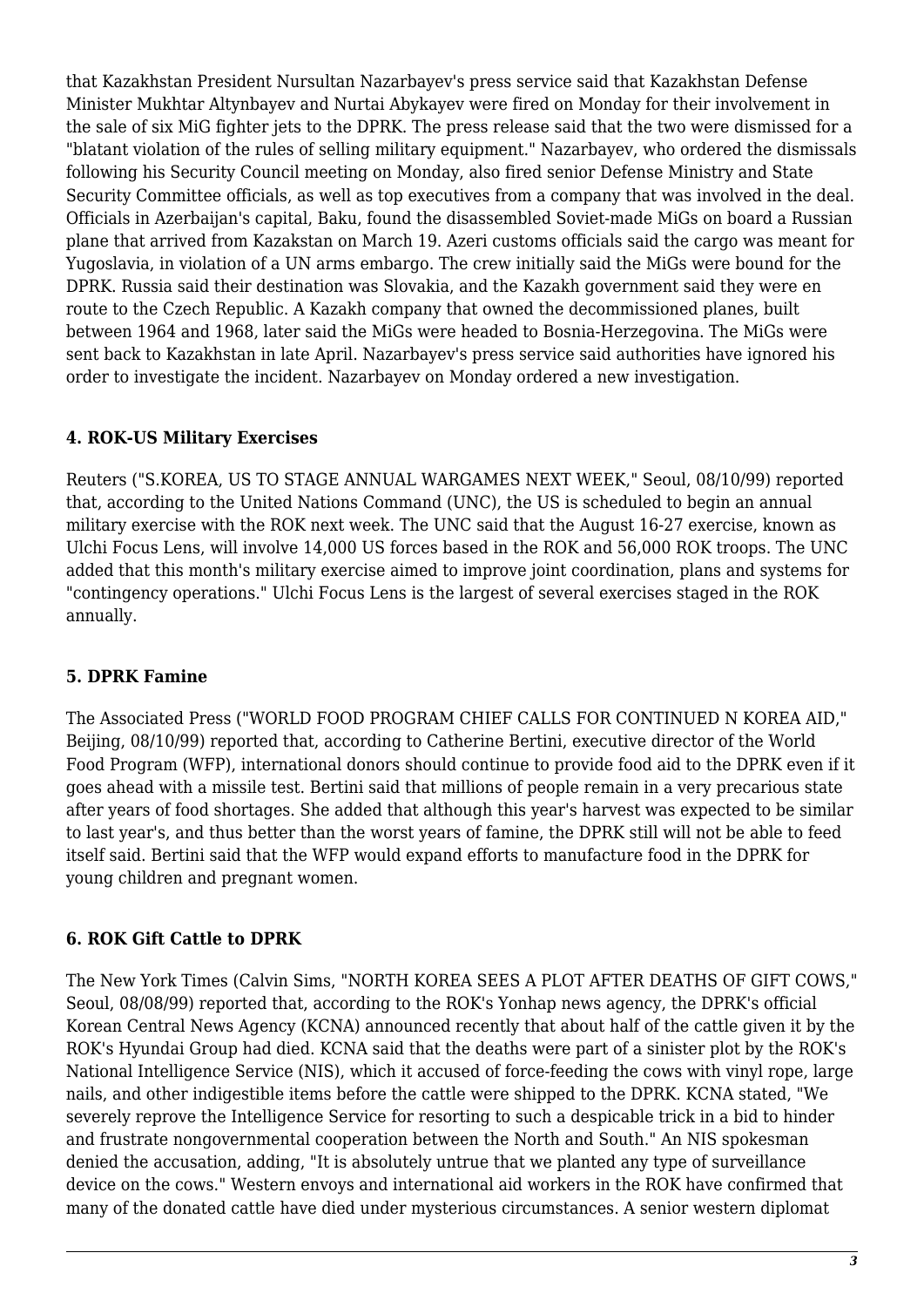said, "While we don't believe that the South Korean Government had anything to do with the cattle's untimely death, it is certainly curious that so many of these cows, which were intended to relieve hunger, perished this way. If we find this curious, one can only imagine the level of paranoia spreading through North Korea." International aid workers said that they had received reports that several hundred of the donated cows died. The workers said that during the first autopsies, DPRK veterinarians searched the animal carcasses for electronic devices and tested for viruses. Hyundai Group spokesman Kim Sang-ryun said that the company had received no indication from the DPRK that so many cows have died. Kim said, "If it's now the case that hundreds of cows have died, we are very sad to hear that because we had hoped that the cows would be bred and used to provide nourishment."

#### <span id="page-3-0"></span>**7. DPRK-Japan Relations**

The Associated Press ("N.KOREA WARNS JAPAN OF RETALIATION," Seoul, 08/10/99) reported that the DPRK issued a statement on Tuesday threatening Japan with "merciless retaliation" unless it atones for its colonial rule of the Korean Peninsula. The statement was issued to mark the 54th anniversary of Korea's liberation from Japan on August 15, 1945. The DPRK's official Korean Central News Agency (KCNA) stated, "If Japan opts to open good-neighborly relations through liquidation of the past, the DPRK will welcome it with pleasure. But if it repeats its crime-woven history and undertakes a reckless provocation, the DPRK will never miss the opportunity of meting out merciless retaliation." Japanese Chief Cabinet Secretary Hiromu Nonaka said that Japan was prepared to improve ties with the DPRK if it were ready to abandon its nuclear weapons and missile programs and resolve other pending issues between the two countries. Nonaka said, "We believe it is important to respond by balancing dialogue."

#### <span id="page-3-1"></span>**8. Japanese Fighter Purchase**

The Associated Press ("JAPAN'S FIGHTER JET DELAYED," Tokyo, 08/10/99) reported that, according to a Japanese Defense Agency official, flaws found in a prototype of Japan's next-generation fighter jet have forced further delays in the completion of the project. The F-2 jet, which is being jointly developed with the US at a cost of US\$2.78 billion, was already nine months behind schedule because of wing defects. According to the agency spokesman Kazuki Tanaka, Japanese Defense Agency chief Hosei Norota said on Tuesday that the deadline for completing the F-2 will be extended for another three months until March of next year. The F-2 is based on the US F-16 and is intended to replace Japan's aging F-1 fleet. The US partner is Lockheed Martin Corporation.

#### <span id="page-3-2"></span>**9. Cross-Strait Military Situation**

The Washington Times (Bill Gertz, "CHINA'S TALK OF FORCES BUILDUP OVER TAIWAN RAISES NEW FEARS," Washington, 08/10/99, 3) reported that PRC Defense Minister Chi Haotian issued a statement that said that the PRC is building up its forces in preparation for a regional conflict with the US. Chi was quoted by Hong Kong's Cheng Ming newspaper as saying, "Our strategic principles must be based on the scenario of military intervention by the United States at the deployment level. We should fight a high-technology war and, more importantly, be prepared against the military intervention by a bloc of countries led by the United States and fight a modern, high-technology war of a considerable scale." The newspaper also quoted Chi as outlining several scenarios for war against Taiwan and the US for "the liberation of Taiwan." The Cheng Ming newspaper also said that PRC President Jiang Zemin has signed orders directing military forces in regions near Taiwan to increase their combat readiness, and that Chi outlined the war-fighting scenarios at a meeting of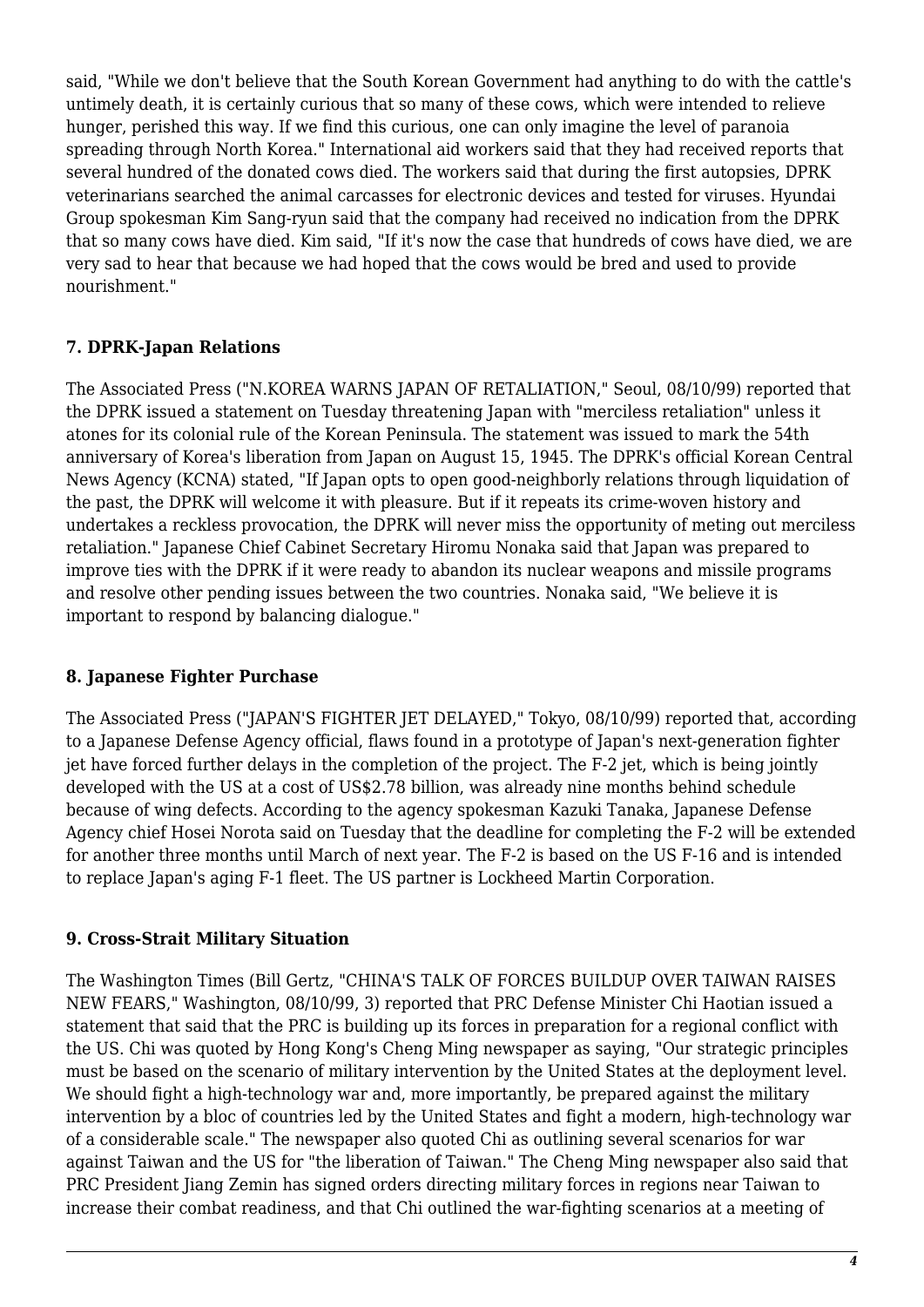generals on July 14. The strategy would involve aiming PRC land-based missiles at more than 150 military and industrial targets in Taiwan, including nuclear power facilities, communications facilities, and "political nerve centers." The report added that the PRC would be forced to suspend its economic development to "move into war" that "may also evolve into World War III" because of the likelihood that the US would take part in defending Taiwan. [Ed. note: This article was included in the US Department of Defense's Early Bird news service for August 10.]

Reuters (Lawrence Chung, "TAIWAN SEES NO SIGN THAT CHINA PLANNING INVASION," Taipei, 08/10/99) reported that Taiwan Defense Ministry information officer Major General Hu Yuan-chieh said on Tuesday that Taiwan does not believe that an increase in military activity by the PRC would lead to an attack on Taiwan. Hu said that the PRC military activities were being carried out with restraint. Hu stated, "We have detected no escort planes to cover the communist warplanes that flew along the 'center line.' Nor have we seen any such planes flying from west to east toward Taiwan." Hu also said that the Dong Feng-31 missile test-fired by the PRC on August 2 had a range of up to 4,970 miles and was therefore not likely to be used against Taiwan. He said that the information gathered by the Defense Ministry showed that the PRC was unlikely in the near term to conduct large war games in the Taiwan Strait.

The Associated Press (Christopher Bodeen, "CHINA JETS SAID IN TAIWAN AIRSPACE," Taipei, 08/10/99) reported that, according to Taiwan President Lee Teng-hui, two PRC warplanes crossed into Taiwan's military space over the Taiwan Strait. Lee added that the incursions were apparently accidental. Lee did not say what type of jets they were or when the PRC jets crossed the strait's center line. Lee said that one plane crossed 3 miles over the strait's center line and another crossed 6 miles over the line. Lee said, "They came over the center line, which is pretty unclear, probably because their planes were flying too fast." However, Chung Shen-ning, a Taiwanese military data analyst, said that although the PRC has increased training flights in recent weeks, its warplanes fly in a mostly north- south direction, along the PRC coast and not toward Taiwan. Chung said that no military aircraft have crossed east of the center line in the Taiwan Strait. PRC officials had issued no immediate response to Lee's comments.

# <span id="page-4-0"></span>**10. US Congressional Visit to Taiwan**

The International Herald Tribune ("TAIWAN PRESIDENT INSISTS ON EQUALITY WITH CHINA," Taipei, 08/10/99) and the Wall Street Journal (Russell Flannery, "LEE SAYS TAIWAN STAYS COMMITTED TO 'STATE- TO-STATE' STANCE ON CHINA," Taipei, 08/10/99) reported that in a meeting with a US congressional delegation led by US Representative Benjamin Gilman, Taiwan President Lee Teng-hui offered no apparent compromise on his policy toward the PRC. Lee on Monday said that it is "undeniable" that relations between the two sides are of a "special state-t- -state" nature. Lee added that Taiwan "absolutely" will not accept being treated as a local government by the PRC. Lee also reaffirmed that his government would seek unification with the PRC when it has adopted a free and democratic system. [Ed. note: This article was included in the US Department of Defense's Early Bird news service for August 10.]

The Associated Press ("U.S. CONGRESSMEN BACK TAIWAN LEADER," Taipei, 08/10/99) reported that visiting US congressmen praised Taiwan's president Lee Teng-hui on Tuesday for his recent demand that the PRC treat Taiwan equally as a state. A statement issued by US Representative Benjamin Gilman, chairman of the House International Relations Committee, said that Lee was justified in making his appeal, and the PRC must bear responsibility for damage to security in the region. The statement read, "We strongly support President Lee's right to address Taipei's views. It is our view that the two sides should engage in a dialogue with equals." The delegation left on Tuesday after a two-day visit to Taiwan.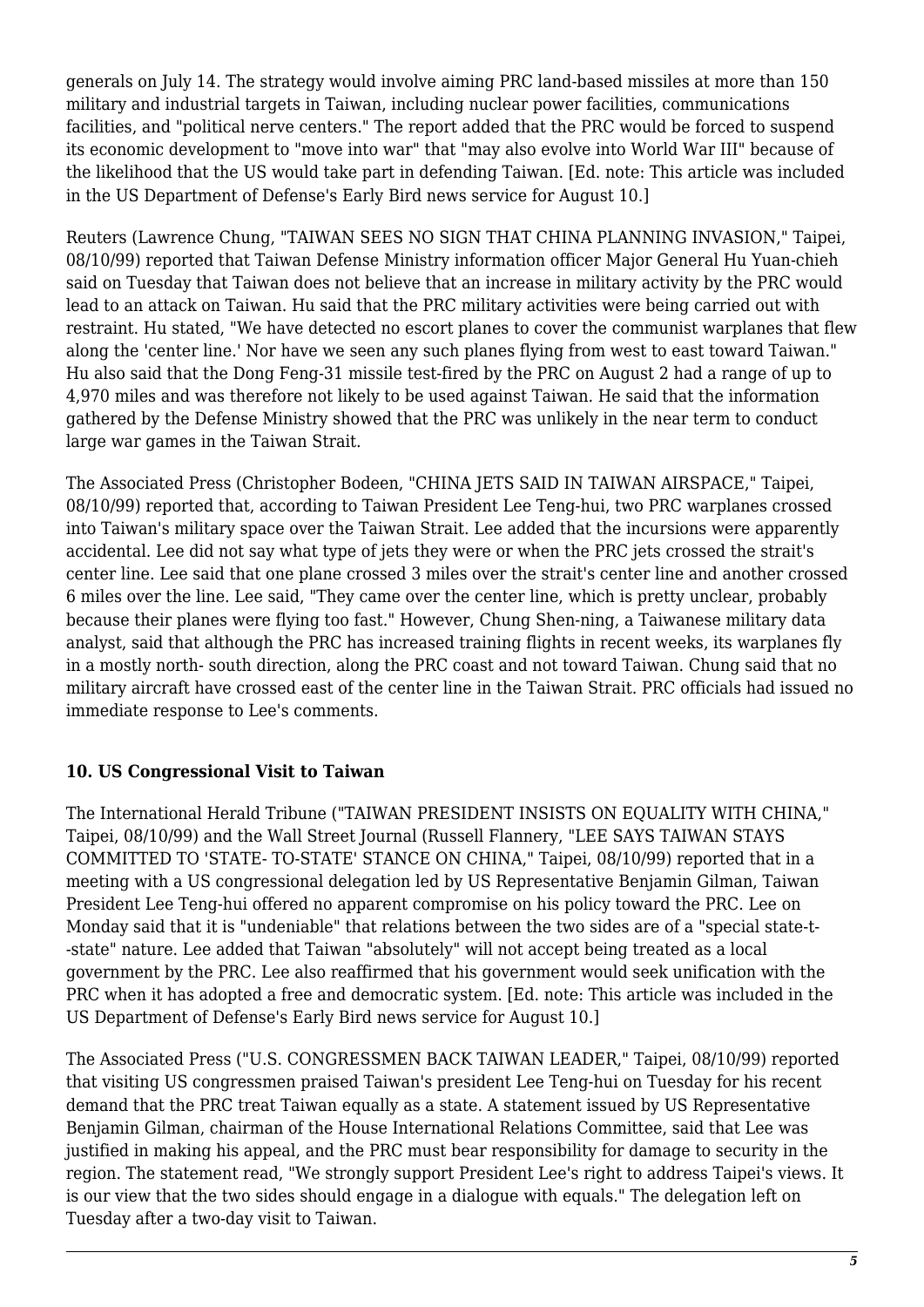The Associated Press (Christopher Bodeen, "TAIWAN ASSURES US ON CHINA TENSIONS," Taipei, 08/09/99) reported that Taiwanese Defense Minister Tang Fei told visiting US congressmen on Monday that the PRC likely will keep up military pressure on Taiwan at least until Taiwan's presidential elections in March. Tang met Benjamin Gilman, chairman of the US House International Relations Committee, and repeated earlier assurances that Taiwan will avoid any confrontation.

#### <span id="page-5-0"></span>**11. US Policy toward Taiwan**

The Washington Times (Bill Gertz, "CHINA'S TALK OF FORCES BUILDUP OVER TAIWAN RAISES NEW FEARS," Washington, 08/10/99, 3) reported that the US State Department denied a New York Times report that the US President Bill Clinton administration is secretly pressuring Taiwan to accept an interim agreement with the PRC. The New York Times reported on Monday that US Assistant Secretary of State Stanley Roth had visited Taiwan several times in recent months to urge Taiwan President Lee to recognize the PRC's sovereignty over Taiwan in exchange for the PRC's pledge to stay out of Taiwan's domestic affairs. The US State Department said that Roth "has not traveled to Taiwan and has never urged any such agreement." [Ed. note: This article was included in the US Department of Defense's Early Bird news service for August 10.]

# <span id="page-5-1"></span>**12. US Port Visit to Singapore**

The Associated Press ("USS CONSTELLATION IN SINGAPORE FOR TRAINING," Singapore, 08/10/99) reported that the USS Constellation will dock in Singapore for training exercises with the Singapore navy. US Rear Admiral Commander Timothy LaFleur denied that the ship was in Singapore to observe ongoing tensions in the Taiwan Strait between the PRC and Taiwan. LaFleur said, "We have no mission with respect to the Straits of Taiwan."

# <span id="page-5-2"></span>**13. India-Pakistan Air Battle**

The Associated Press (Zahid Hussain, "16 DIE AS PLANE SHOT DOWN BY INDIA," Karachi, 08/10/99) and Reuters ("INDIA SHOOTS DOWN PAKISTANI AIRCRAFT," New Delhi, 08/10/99) reported that two Indian combat jets shot down a Pakistani maritime patrol aircraft on Tuesday. India said the reconnaissance and anti-submarine aircraft had intruded into India's airspace off the coast of the western state of Gujarat, and was attacked with an air-to- air missile when it refused to force-land. Indian Defense Ministry Spokesman said, "It came deep inside our area before noon. In spite of an early warning, when it did not show any indication of withdrawal or going back, we had no option but to shoot it." However, Pakistan said the plane was shot down inside its territory, and all 16 people on board were killed. Pakistani Information Minister Mushahid Hussain said, "This is unprovoked aggression by India. It was a violation of Pakistani air space. Perhaps they wanted to get even for the shooting down of an Indian aircraft during the Kargil crisis." Pakistani Foreign Minister Sartaj Aziz said that the French-built Atlantic-I aircraft was on a training mission when it was shot down near a small coastal town. Aziz said, "Pakistan reserves the right to make an appropriate response in self-defense." Aziz said wreckage of the aircraft was found a mile inside Pakistani territory.

# <span id="page-5-3"></span>**II. Republic of Korea**

#### <span id="page-5-4"></span>**1. Four-Party Peace Talks**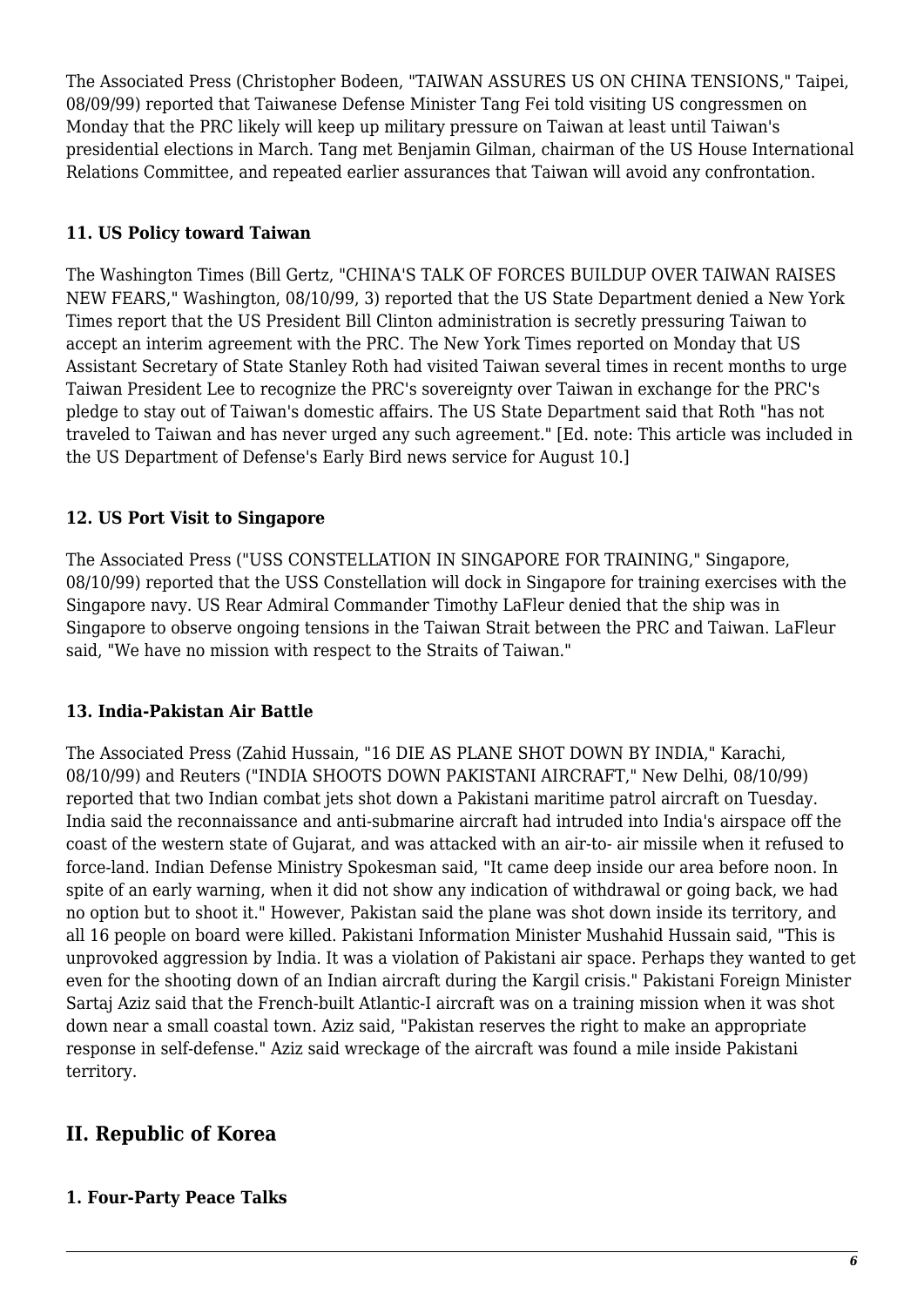Joongang Ilbo ("FOUR-PARTY TALKS END WITHOUT VISIBLE PROGRESS," Seoul, 08/10/99) and The Korea Herald (Shin Yong-bae, "SIXTH ROUND OF FOUR-WAY PEACE TALKS ENDS WITH LITTLE PROGRESS," Seoul, 08/10/99) reported that the two Koreas, the PRC, and the US on Monday ended their sixth round of talks with no visible progress. In a joint statement, the four countries said that they had "useful and productive discussions" and they agreed to convene a new round "as quickly as possible." They did not specify a date. Earlier on Monday, the DPRK questioned its future participation in the talks. DPRK Vice Foreign Minister and delegation leader Kim Gyegwan again insisted that the talks deal with its demand for the US to withdraw 37,000 troops from the ROK. The talks also should address a peace treaty between the DPRK and the US, Kim said. Other delegations had no comment as they arrived on Monday.

#### <span id="page-6-0"></span>**2. DPRK-US Missile Talks**

The Korea Times ("ATMOSPHERE RIPE FOR FULL-FLEDGED MISSILE TALKS," Seoul, 08/09/99) reported that the US is working to set up full-fledged negotiations to induce the DPRK to accept the "comprehensive approach" offered by former US Defense Secretary William Perry and to refrain from testing a long-range missile. In Geneva on Saturday, DPRK Vice Foreign Minister Kim Gyegwan told ROK reporters that the DPRK might not fire a missile if the US drops its antagonistic policies toward the DPRK. Kim did not specify what he meant by US antagonistic policies, but officials here noted on the basis of DPRK press reports that the DPRK has called for the phasing out of US economic sanctions and the suspension of policy coordination by the ROK, Japan, and the US aimed at pressing the DPRK to accept their policies. "We believe that it is noteworthy that Kim Gyegwan mentioned the possibility that North Korea might not fire a missile," a Foreign Affairs-Trade Ministry official said. Therefore, the United States is striving to hold further negotiations with the DPRK in last-ditch efforts to stop it from test-firing a missile, he said. During the bilateral talks on the sidelines of the sixth round of four-party peace talks, which concluded on Sunday, DPRK delegates listened attentively to the US position on the missile issue, he added.

# <span id="page-6-1"></span>**3. DPRK Missile Test**

The Korea Herald (Shin Yong-bae, "EXPERTS DIVIDED OVER N.K. MISSILE TEST," 08/10/99) reported that ROK analysts are debating whether or not the DPRK will follow through on its expected missile test. ROK officials dismissed speculation that a missile test is imminent. "It is true that the North is preparing for the missile launch. But our government judges that the missile testfiring is not imminent," said an official who requested anonymity. Intelligence sources in the ROK speculated that the DPRK might test-fire the missile to mark the 51st anniversary of the DPRK government.

# <span id="page-6-2"></span>**4. DPRK Fighter Purchase**

Joongang Ilbo (Bong Hwa-shik, "NORTH KOREA FINISHES ASSEMBLING 10 MIG-21 FIGHTERS," Seoul, 08/09/99) reported that the DPRK has reportedly finished assembling 10 MIG-21 fighters imported from the former Commonwealth of Independent States (CIS). A source from the ROK government on Monday stated, "North Korea recently received containers of MIG parts, which arrived by train. More parts are still being assembled." The government allegedly suspects the Ukraine, Khazakhstan, and Uzbekistan of having supplied the MIG-21 parts to the DPRK. The news was revealed by an Austrian weekly about two weeks ago.

The Korea Times (Son Key-young, "GOV'T DISMISSES MIG-21 REPORTS AS 'FAR-FETCHED',"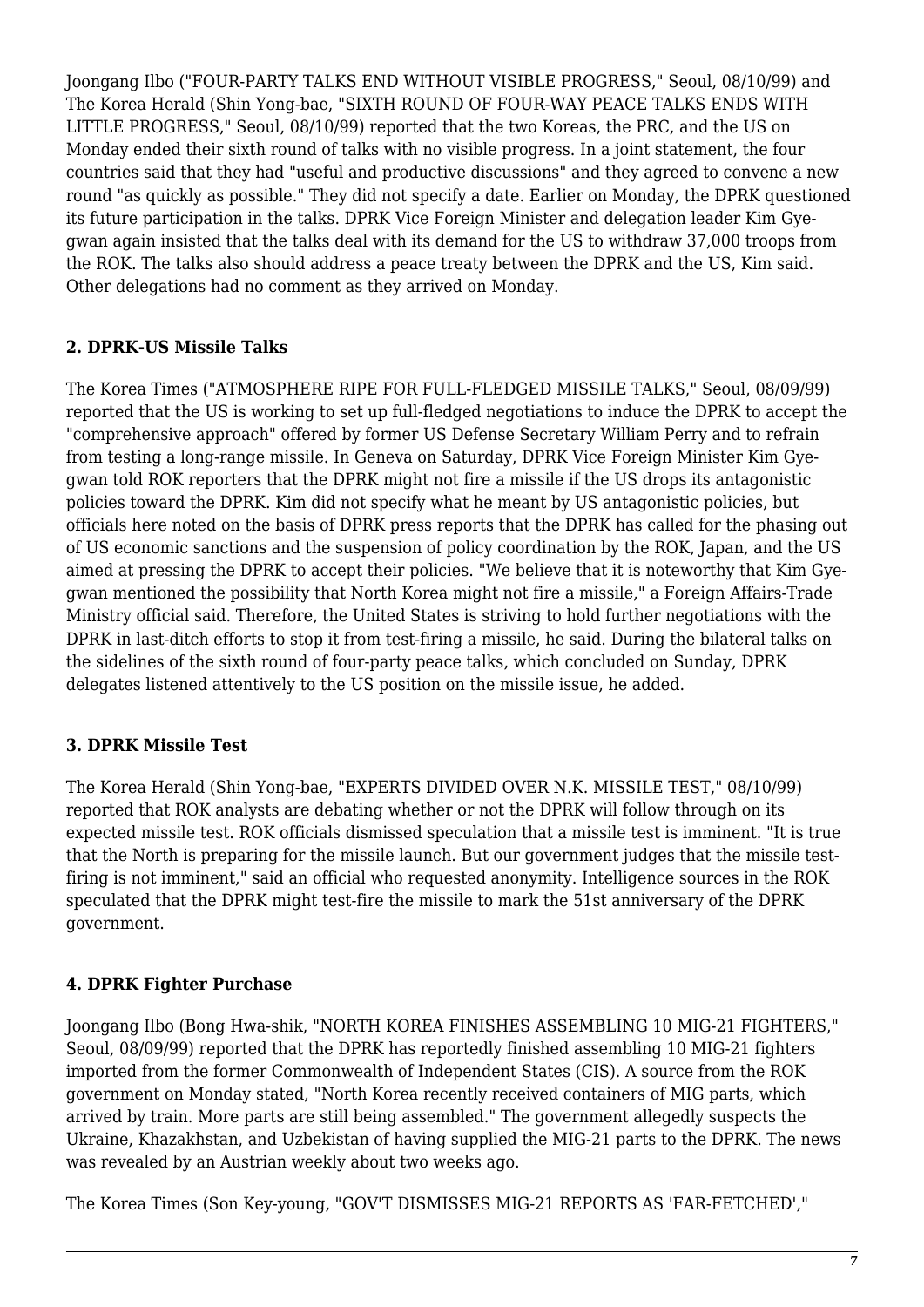Seoul, 08/09/99) reported that an ROK government official said on Sunday that the ROK is stepping up intelligence-gathering activities, now that spy satellites have spotted the DPRK's recent moves to repair its aging MiG-21 fighters with newly- introduced parts. However, the official dismissed as "far-fetched" recent reports by local newspapers that the DPRK has decided to buy new 40 MiG-21 fighters using diverted proceeds from Hyundai's operation of cruise ships to Mt. Kumgang. "For the last few months, we have been closely monitoring indications regarding the North's plan to introduce MiG-21 fighters or parts. However, we have too little evidence to size up the exact shipment of fighters or fighter parts," the official said. He added that the DPRK's attempted procurement of MiG-21 fighters is not related to Hyundai's Mt. Kumgang project, because the DPRK's procurement plan began long ago.

#### <span id="page-7-0"></span>**5. Mt. Kumgang Tour Fees**

The Korea Herald (Kim Ji-ho, "GOVERNMENT, HYUNDAI OFFICIALS WORRY OVER N. KOREAN DIVERSION OF TOURISM FEE," Seoul, 08/10/99) reported that ROK officials said on Monday that recent reports on the DPRK's possible diversion of Mt. Kumgang tourism fees for military purposes have both the ROK government and Hyundai Group very concerned. Related government agencies brushed aside the possibility that the DPRK could have acquired a total of 80 jet fighters since 1995. ROK officials said that they have set about collecting information through diplomatic channels. The sensitive response of the ROK government is probably related to persistent suspicion among the government's critics and even some officials that the DPRK might have diverted part of the money it makes on the Mt. Kumgang tour for military use, said an analyst, speaking on condition of anonymity. Both the ROK government and Hyundai officials, however, downplayed the chances that the DPRK diverted the money for military expenses. An ROK Unification Ministry official agreed, saying, "Although I cannot say concretely at this stage, we can always trace the DPRK's use of tourism fees if we want to." Other analysts, however, were more skeptical. Because state agencies handle the manufacturing and marketing of weapons in most socialist countries, if the DPRK had made deals with these state firms, it would be next to impossible to trace such transactions, said an unnamed analyst. Regardless of the correctness of the reports, Hyundai officials said they are worried about the adverse effects on inter-Korean business.

# <span id="page-7-1"></span>**6. Mt. Kumgang Tour**

The Korea Times ("NK ACROBATICS SHOWS RESUME FOR MT. KUMGANG TOURISTS," Seoul, 08/09/99) reported that performances of acrobatics by a DPRK troupe will resume on Monday for the entertainment of ROK tourists visiting Mt. Kumgang. Accordingly, ROK tourists who arrived off Changjon in the East Sea aboard the Hyundai Merchant Marine Co. ship Pongnae on Sunday will have a chance to enjoy the 90-minute acrobatic show at the Kumgangsan Cultural Center after they have returned from their visit to Mt. Kumgang. A Hyundai official in charge of the program said, "It is highly significant that the essence of North Korean culture and art will be now be offered to people from the South everyday.... Many of our past tourists said that they would come back to Mt. Kumgang on our ship if the acrobatic performance was revived."

#### <span id="page-7-2"></span>**7. DPRK-ROK Soccer Match**

Joongang Ilbo (Kang Joo-an, "SOUTH WORKERS SOCCER TEAM DEPART FOR PYONGYANG," Seoul, 08/09/99) and The Korea Herald ("LABORERS TO SQUARE OFF IN S-N SOCCER GAME IN PYONGYANG," Seoul, 08/10/99) reported that the Korean Confederation of Trade Unions (KCTU) delegation departed August 9 for the DPRK for the first inter-Korean workers' soccer match. The 37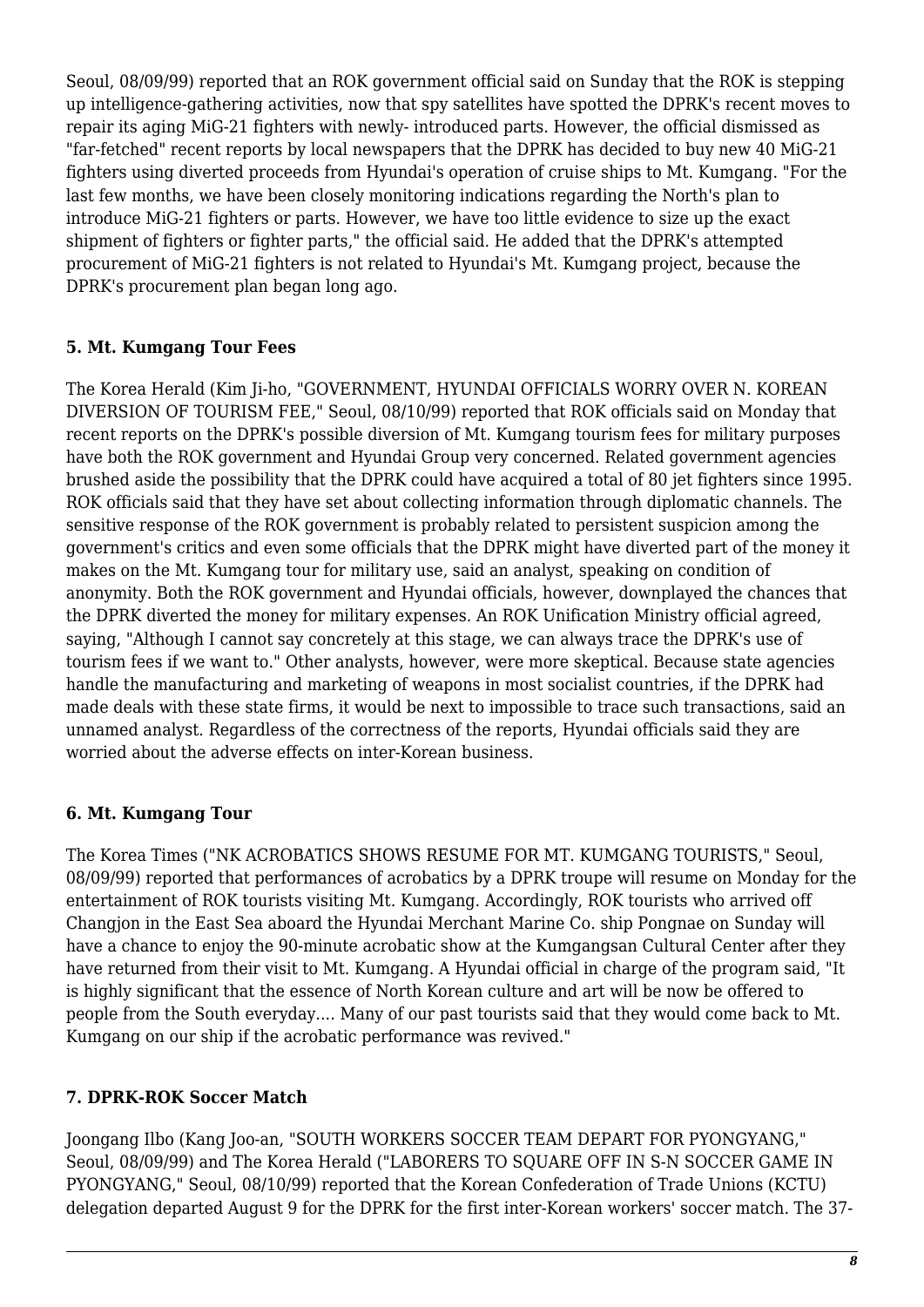member delegation departed Seoul for Tianjin, PRC at 12:55 pm and will arrive at Sunan Airport near Pyongyang on the afternoon of August 10. After goodwill matches on August 12 and 13, ROK unionists will return to Seoul through Panmunjom. The delegation consists of 15 KCTU executives and 22 soccer players from the KCTU general body.

#### <span id="page-8-0"></span>**8. DPRK Software Development**

Chosun Ilbo (Kim In, "NK LAGS SOUTH IN SOFTWARE DEVELOPMENT," Seoul, 08/09/99) and The Korea Herald ("NORTH KOREAN-MADE COMPUTER PROGRAMS UP TO 5 YEARS BEHIND SOUTH'S, REPORT SAYS," Seoul, 08/10/99) reported that the ROK Ministry of Unification revealed on Monday that the DPRK exerted itself in computer software development in the mid 1990s after orders from Kim Jong-il. Despite these efforts, the DPRK is estimated to be 3 to 5 years behind the ROK because of a lack of technology. The Ministry said in a report entitled, "The Present Conditions of North Korea's Computerization Development," that the gap will widen as computer software programs are upgraded two or three times every year in the ROK. The report predicted that the DPRK will try hard to adapt the technology of developed countries by inviting professors of the pro-DPRK federation of Korean residents in Japan, Chochongnyon. In the DPRK, software developments are mainly conducted at university research institutes, the Chosun Computer Center, Pyongyang Program Center Science Institute, and Eunbyul Computer Technology Trade Center. Meanwhile, hardware development started in 1982 by assembling and producing 8-Bit personal computers and currently has the capacity to produce 30,000 units of 32-Bit computers a year.

The NAPSNet Daily Report aims to serve as a forum for dialogue and exchange among peace and security specialists. Conventions for readers and a list of acronyms and abbreviations are available to all recipients. For descriptions of the world wide web sites used to gather information for this report, or for more information on web sites with related information, see the collection of [other](http://www.nautilus.org/kiosk/weblinks.html) [NAPSNet resources.](http://www.nautilus.org/kiosk/weblinks.html)

We invite you to reply to today's report, and we welcome commentary or papers for distribution to the network.

Produced by [the Nautilus Institute for Security and Sustainable Development](http://www.nautilus.org/morenaut.html) in partnership with: [International Policy Studies Institute](http://www.IPSI.org/) Seoul, Republic of Korea [The Center for Global Communications](http://aska.glocom.ac.jp/default.html), Tokyo, Japan Center for American Studies, [Fudan University](http://www.fudan.edu.cn/English/nsindex.html), Shanghai, People's Republic of China

Timothy L. Savage: [napsnet@nautilus.org](mailto:napsnet@nautilus.org) Berkeley, California, United States

Wade L. Huntley: [napsnet@nautilus.org](mailto:napsnet@nautilus.org) Berkeley, California, United States

Lee Dong-young: [UNPOL@netsgo.com](mailto:UNPOL@netsgo.com) Seoul, Republic of Korea

Hiroyasu Akutsu: [akutsu@glocomnet.or.jp](mailto:akutsu@glocomnet.or.jp) Tokyo, Japan

Peter Razvin: [icipu@glas.apc.org](mailto:icipu@glas.apc.org) Moscow, Russian Federation